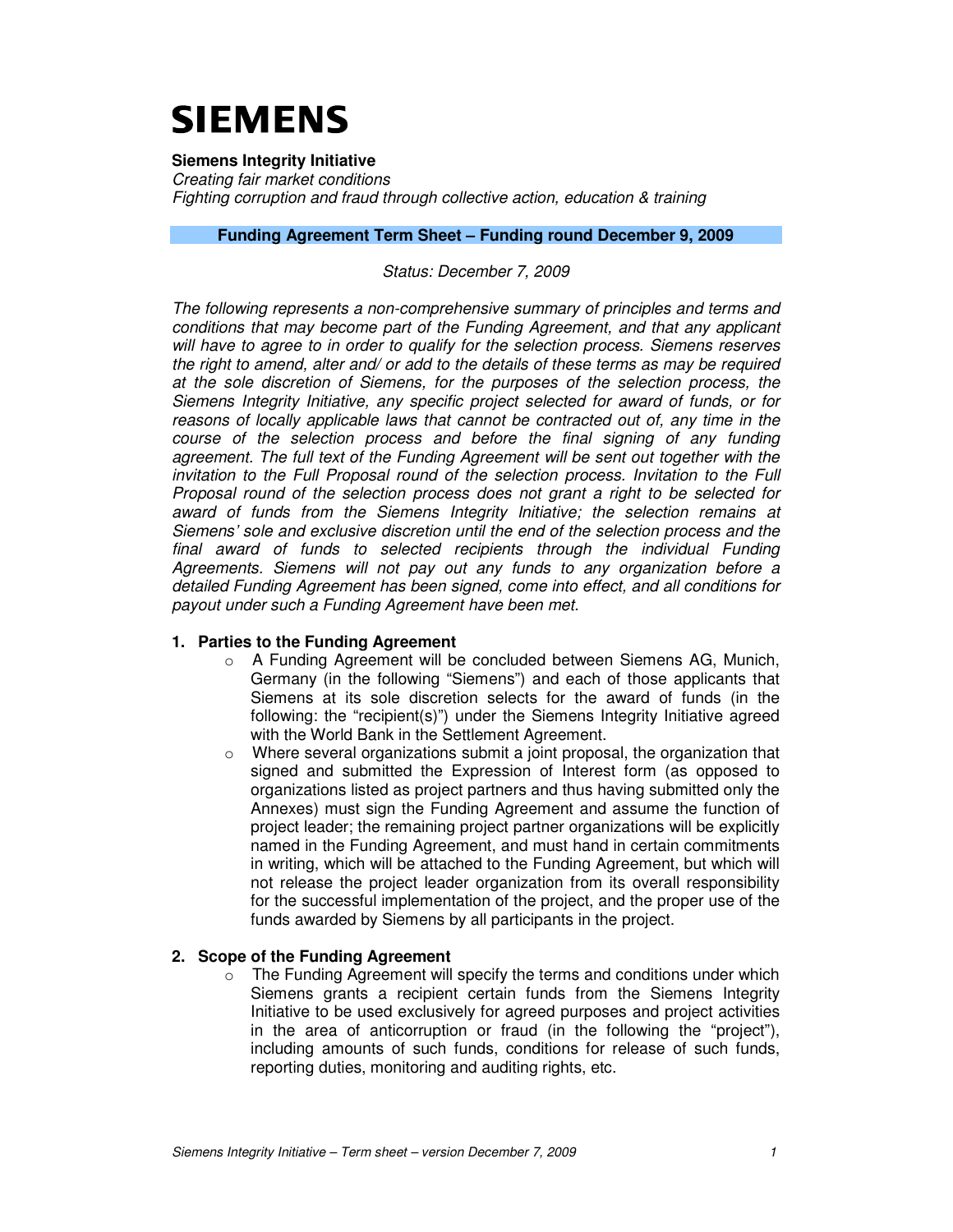# **3. Work plan and project activities; milestones**

- $\circ$  Siemens will only fund activities/ programs/ organizations with a detailed work plan in the field of anticorruption or fraud over a specified time period; the work plan must be set out in detail at the Full Proposal phase of the selection and review process, and will become part of the Funding Agreement. Any change of such work plan must be agreed with Siemens.
- $\circ$  The work plan will detail reasonable milestones for the implementation of the project, as well as milestones for the payment of funds.

# **4. Recipient's undertakings**

- o Recipients will be asked to sign specific representations and warranties, and to engage in certain undertakings in the Funding Agreement regarding for example, their organizational structure and financial status, their management and reporting systems, the integrity of their organization and of the persons employed there, and the strict use of the funds provided by Siemens in line with the Funding Agreement.
- o The scope and nature of such representations and undertakings will depend on the recipient's organization, the outcome of the due diligence on the recipient, the country concerned, including the perceived corruption risk there, and other risk indicators.
- $\circ$  These representations shall include that the Recipient has adhered to specific applicable accounting standards in setting up their financial statements, and that they will continue to do so during the project implementation.

## **5. Adherence to anticorruption standards**

- $\circ$  Recipients must confirm their unconditional adherence to a level of compliance standards comparable to those contained in the Siemens Conduct Guidelines.
- $\circ$  Recipients must comply with any applicable anti-corruption laws and regulations in their country, and the country where the project is being performed.
- $\circ$  Recipients must confirm they have not breached any law or regulation that will or is likely to have a material impact on the project, or the reputation of any organization related to the project including, in particular the Siemens Integrity Initiative.
- $\circ$  Recipients must ensure there is no potential conflict of interest situation with respect to Siemens, the World Bank or any other person or institution, whether involved in the project or not, during implementation of the project.
- o Recipients must disclose to Siemens any potential conflict of interest situation or compliance violation that they become aware of during the implementation of the project, immediately this is noticed.
- o Siemens may terminate the Funding Agreement, and may suspend the funding for a project at any time where there are suspicions that question the integrity of the Recipient, his board members, managing staff or key personnel in relation to the standard as set by the Siemens Business Conduct Guidelines.

## **6. Funding Principles**

- o Funding will be subject to the recipient adhering to effective accounting and financial reporting standards as agreed in more detail in the Funding Agreement.
- o Funding by Siemens will be strictly tied to, and only able to be used by the approved organization/ legal entity of the recipient, and for those activities/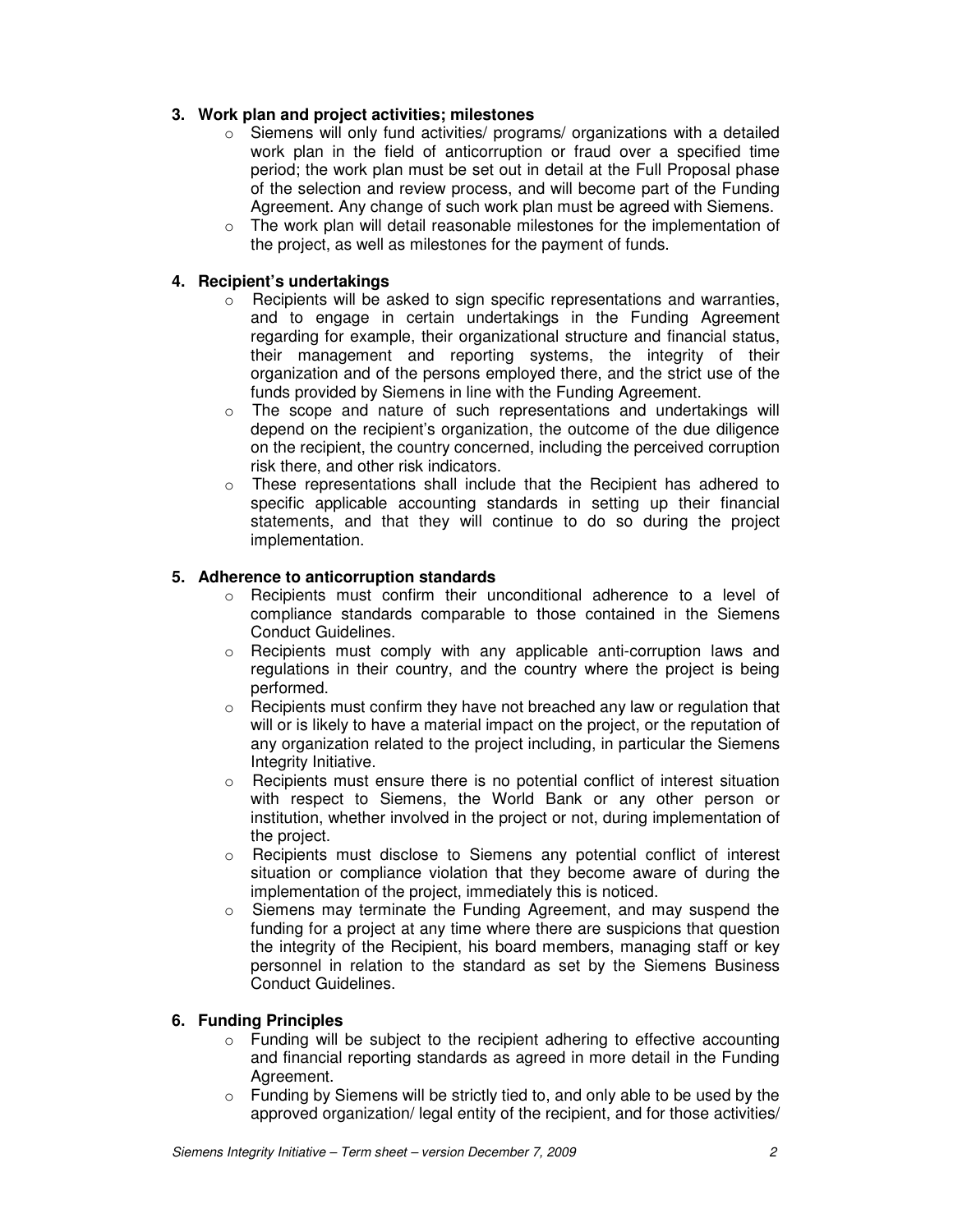purposes agreed in the work plan that will be attached to the Funding Agreement.

- $\circ$  Funding will be made in separate installments to be agreed upon, and subject to meeting all agreed milestones and release conditions for each installment/ payout.
- $\circ$  Payments will only be made to a bank account held by the recipient in the country where the project is performed, or in case of joint applications, such other bank account that may be agreed to be appropriate, and held by the project leading organization.
- o Administrative/ personnel costs will not be considered for funding except as expressly acknowledged in the Funding Agreement; under no circumstances will Siemens award funds for such costs where it cannot be clearly demonstrated that they are exclusively linked to the approved project and activities, are contained in the work plan or approved financial plan for the Project, and are within a maximum range of 10 percent of the amount to be funded by Siemens.
- o In specific situations, Siemens may require some form of security with respect to the funds through, for example, a pledge on the organization's bank account to which the funds are paid or the establishment of a separate escrow bank account.
- $\circ$  Siemens may impose a funding limit per organization, irrespective of the applicant's project/ plan submitted during the selection phase.

#### **7. Documentation, monitoring, checks and auditing**

- o Siemens will perform pre-contract due diligences on the financial management capacity and reporting systems of each applicant organization.
- o Siemens will put the necessary processes in place to perform regular reviews of the progress in each project, have effective financial reporting in place for all projects, including financial audits at least once a year for larger organizations or projects.
- o Recipients must submit detailed activity reports on a regular basis to be agreed, in a format acceptable to Siemens, as well as any other supporting documentation where defined in the Funding Agreement or reasonably requested by Siemens. Siemens will ask for, as a minimum, quarterly progress reviews and annual progress reports.
- $\circ$  Any installment/ payout will be subject to timely receipt of complete and accurate documentation from the recipient, including such activity reports acceptable to Siemens.
- $\circ$  Siemens may require certain numerical scoring criteria to be specified in the Funding Agreement which permit the applicant's performance in the project to be measured.
- $\circ$  Siemens will ask for a regular, at least annual, representation from the recipient that the funds have been spent properly.
- $\circ$  Siemens may itself or through independent third parties monitor the project activities, and at any time Siemens may have the recipient's activities in the Project audited by an independent auditor.
- o Without prejudice to Siemens' rights, the World Bank Group will have audit rights over the use of the funds. The Funding Agreement will specify in detail the conditions under which the World Bank will be entitled to exercise its audit rights.